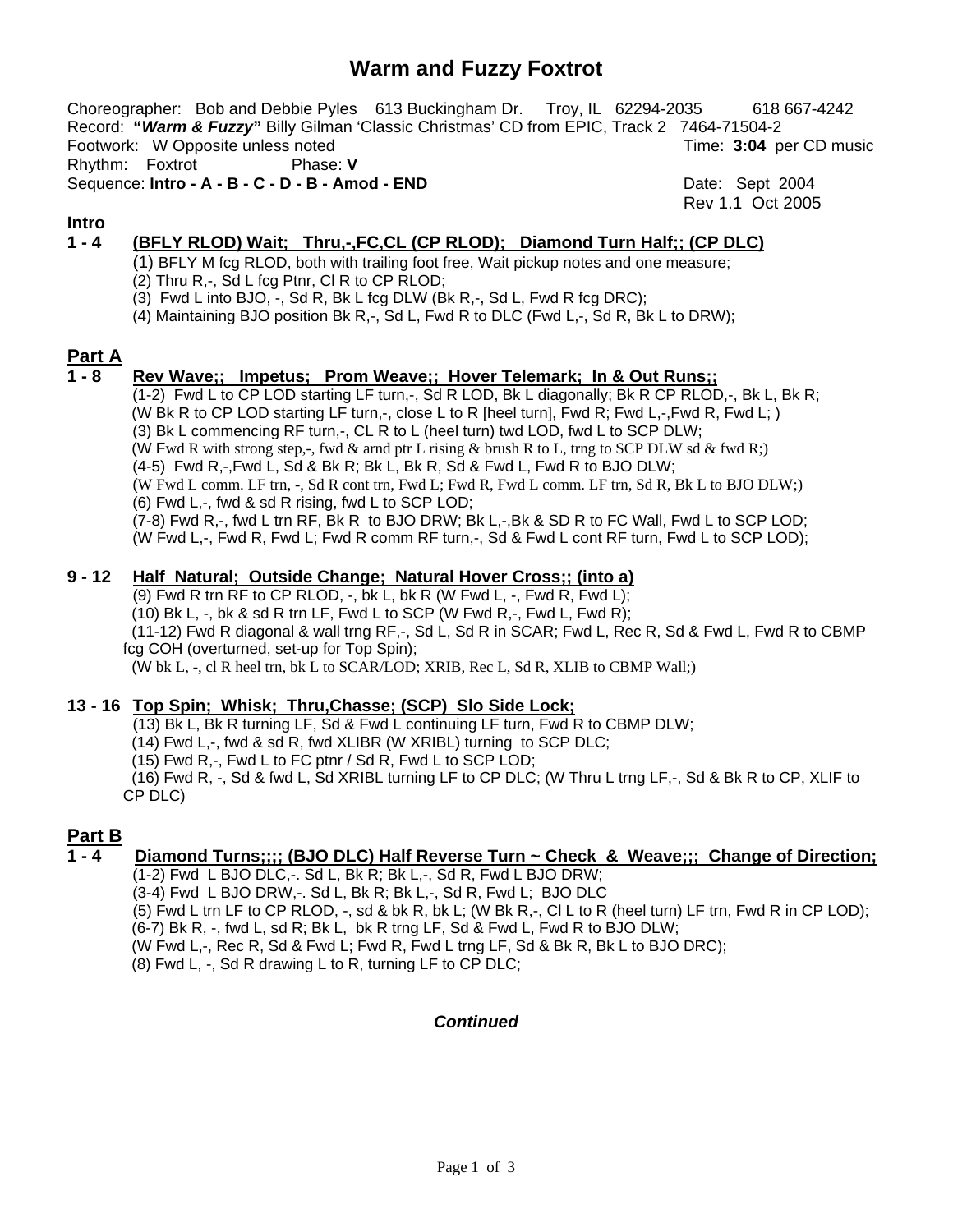**Part C**

## **1 - 8 OP Telemark; Hover Fallaway; Slip Pivot; Manuveur; Outside Change; Chair,Rec,Slip; 2 LF Turns;;**

(1) Fwd L (bk R), -, fwd R (cl L), trn LF fwd L (W Bk R comm. LF trn,-, Cl L to R (heel turn) w/ weight change, Fwd R) to SCP DLW;

- (2) Fwd R, -, fwd & rise L, Rec on R;
- (3) BK L,-, BK R, Sd & Fwd L (W Bk R comm LF trn,-, Fwd L cont LF trn, Bk R) to BJO DLW;
- (4) Fwd R turning RF,  $-$ , Sd L, Cl R (W Fwd L, $-$ , Sd R, Cl L) to CP RLOD;
- (5) Repeat Part A, Measure 10;
- (6) Fwd R into chair position,-, Rec L, Bk R turning slightly RF (W Fwd L trng LF to CP) to DLC;

(7 - 8) Fwd L trng LF approximately 3/8,-, Sd R, Cl L; Bk R continuing LF turn to FC Wall,-, SD L, Cl R;

## **Part D (JIVE)**

## **1 - 8 Throwaway; Sole Tap / Triple Wheel;;;; She Go-He Go / Chg Places Left to Right;;;**

(1) Sd L / Cl R, Sd L, Sd R / Cl L, Sd R to LOP LOD;

(2) Rk Bk L, Rec R, Fwd L, Tch R ft to partner's L behind weight bearing leg with free arm above head; (3) *finish Sole tap* Sd R / Cl L, Cl R to a R handshake / *Begin Triple Wheel* Rk Bk L, Rec R; (4 - 5) *Triple Wheel continued* Fwd L / Cl R, Fwd L turning RF with M touching her back with L hand,

Fwd R / Cl L, Fwd R with W touching his back with L hand; Fwd L / Cl R, Fwd L touching her back with L hand to FC RLOD, SIP R, L, R while W spins in place;

- (6) *She Go-He Go* Rk Bk L, Rec R, Sd L / Cl R, Fwd L W turning under joined hands;
- (7) *Finish She Go-He Go*, Fwd R trng LF under raised partner's arm to FC LOD, *CP R2L* Rk Bk L, Rec R;
- (8) *finish CP L to R* Sd L / Cl R, Sd L raised joined hands, Sd L trng to FC Wall / Cl R, Sd L;

## **9 - 12 Chasse Rolls;; Rev Chasse Rolls;;**

(9 – 10) Rk L, Rec R, Sd L / Cl R, Sd L turning RF to face partner pivoting on L foot; Sd R / Sd L, Sd R turning RF to face partner, Sd L / Cl R, Sd L turning RF to face partner; progressing LOD (11 – 12) Rk R, Rec L, Sd R / Cl L, Sd R turning LF to face partner pivoting on R foot; Sd L / Sd R, Sd L turning LF to face partner, Sd R / Cl L, Sd R turning LF to face partner; progressing RLOD ending facing partner and Wall

## **13 - 16 Link to Double Whip with Continuous Chasse;;; RK, Rec, Wlk, PU; (CP LOD)**

- (13) LINK: Rk Bk L (bk R), Rec R, Fwd L / Cl R, Fwd L to CP DRW;
- (14) DBL WHIP: XRIB, Sd L, XRIB, Sd L *underturned* to CP Wall;
- (15) Cont Chasse: Sd R / Cl L, Sd R / Cl L, Sd R / Cl L, Sd R; progressing RLOD
- (16) Rk Bk L, Rec R, Fwd L into SCP LOD, Fwd R into CP LOD;

## **A - Modified**

## **1 - 8 Rev Wave;; Impetus; Prom Weave;; Hover Telemark; In & Out Runs;; (SCP)**

**9 - 14 Half Natural; Outside Change; Natural Hover Cross;; Reverse Turn;; (BJO DLW)** Same as Part A, measures 1 - 12. (13-14) Same as Part B, measures 5-6

## **END (JIVE)**

**1 - 8 Sd,Tch,Sd Chasse; Fallaway Throwaway / Kickball Chg to a handshake;; Triple Wheel 5 ~ Chg Place Left to Right;;;;;** 

(1) Sd L, Tch R to L, Sd R / Cl L, SD R;

(2-3) Rk Bk L, Rec R, Sd L/Cl R, Sd L; Trng LF ¼ Sd R/Cl L, Sd R / Kick fwd L, Tch L to R, Cl R fc LOD to a R handshake;

(4-8) Rk Bk L, Rec R, Fwd L/Cl R, Fwd L; Fwd R/Cl L, Fwd R, Fwd L/Cl R, Fwd L; Fwd R/Cl L, Fwd R, Fwd L/Cl R, Fwd L; Sip R/L,R ~ Rk Bk L, Rec R; Sd L/Cl R, Sd L Turning to FC Wall Sd R/Cl L, Sd R in LOP Wall;

## **9 – 12 Spanish Arms w/ spin 2X;;; #2 wrap into R arm cradle Pnt SD & Hold;** *Get warm & fuzzy!!*

(9-11) Rk Bk L, Rec R, Sd L/Cl R, Sd L; Sd R/Cl L, Sd R facing COH ~ Rk Bk L, Rec R; Fwd L/Cl R, Fwd L, Fwd R/Cl L, Fwd R wrapping woman in cradle of Man's R arm; (12) Point M's L, W's R to Sd and Hold;